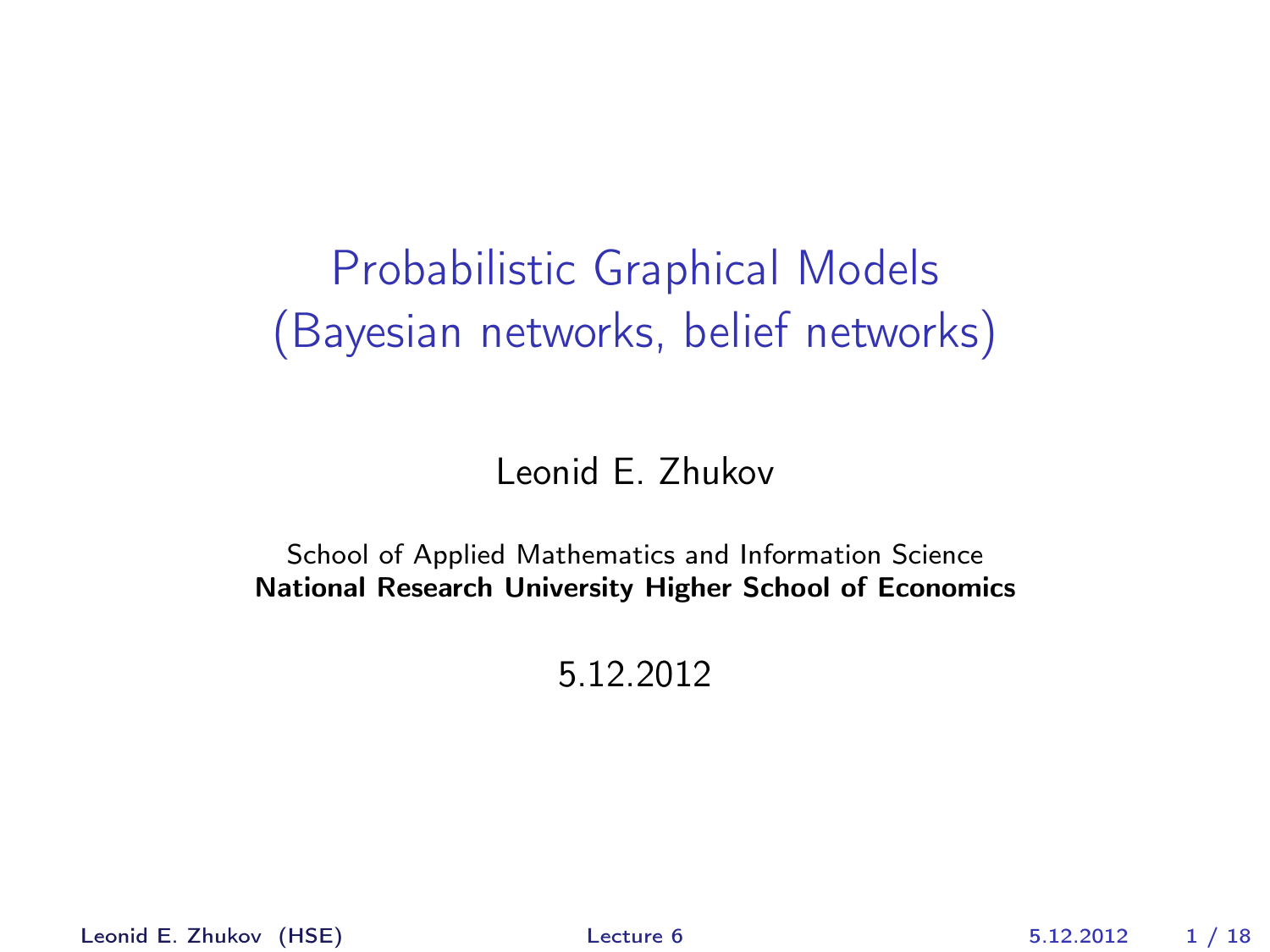## Basic Probability

- $\blacktriangleright$  Joint probability  $P(A, B)$
- $\blacktriangleright$  Sum rule:  $P(A) = \sum_B P(A, B)$
- Product rule:  $P(A, B) = P(B|A)P(A)$
- $\blacktriangleright$  Bayes Theorem

$$
P(B|A) = \frac{P(A|B)P(B)}{P(A)} = \frac{P(A|B)P(B)}{\sum_{B} P(A|B)P(B)}
$$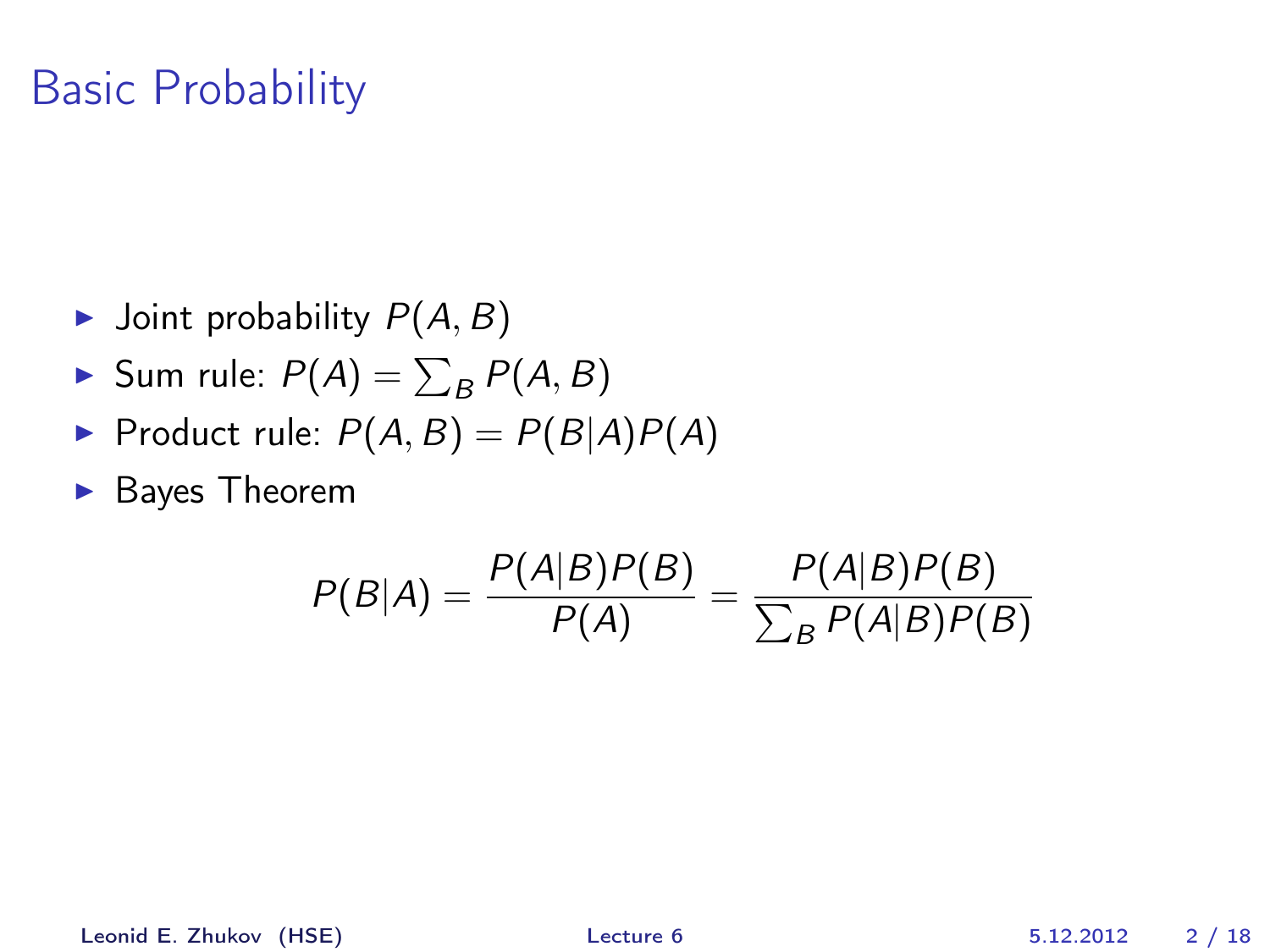#### Basian Networks

- ▶ Basian Networks are directed acyclic graphs, DAG
- $\triangleright$  Nodes random variables
- $\triangleright$  Edges dependencies between random variables (direct influence)

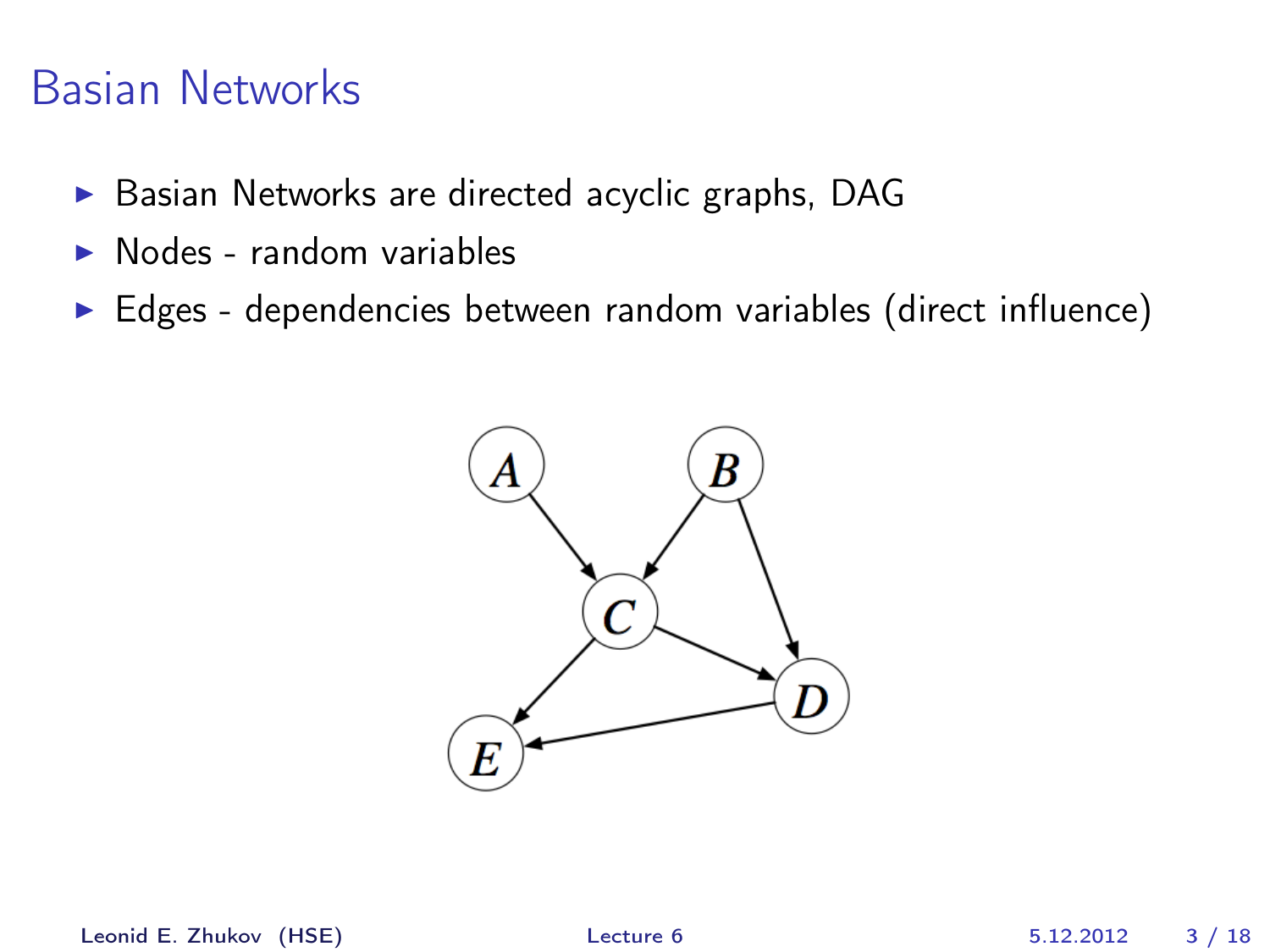#### Basian Networks

- Each node associated with conditional distribution  $P(X|{\text{parents}})$
- Parents nodes, sending arrows to  $X$
- $\triangleright$  Root nodes associated with priors  $P(X)$



Leonid E. Zhukov (HSE) [Lecture 6](#page-0-0) 5.12.2012 4 / 18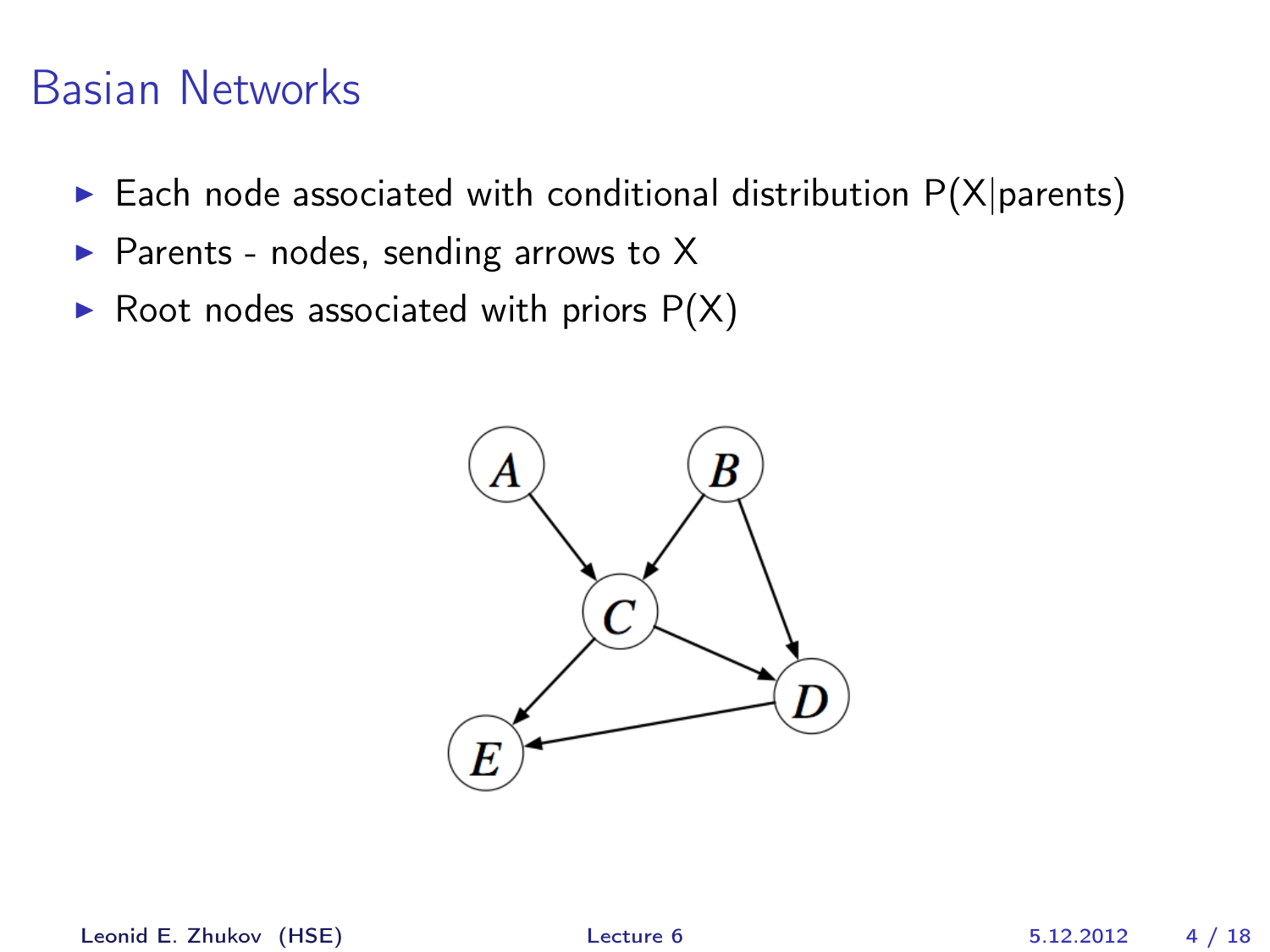#### Joint distribution

- $P(x_1, x_2) = P(x_2|x_1)P(x_1)$
- $P(x_1, x_2, x_3) = P(x_3|x_1, x_2)P(x_2|x_1)P(x_1)$
- $P(x_1, ... x_k) = P(x_k | x_1, ... x_{k-1}) \cdot P(x_2 | x_1) P(x_1)$
- $\blacktriangleright$  Fully connected, link between every pair of nodes
- $\triangleright$  Absense of links conveys information
- $\blacktriangleright$  Factorization properties of joint distribution

$$
P(x_1..x_k) = \prod_{k=1}^K P(x_k | parents(x_k))
$$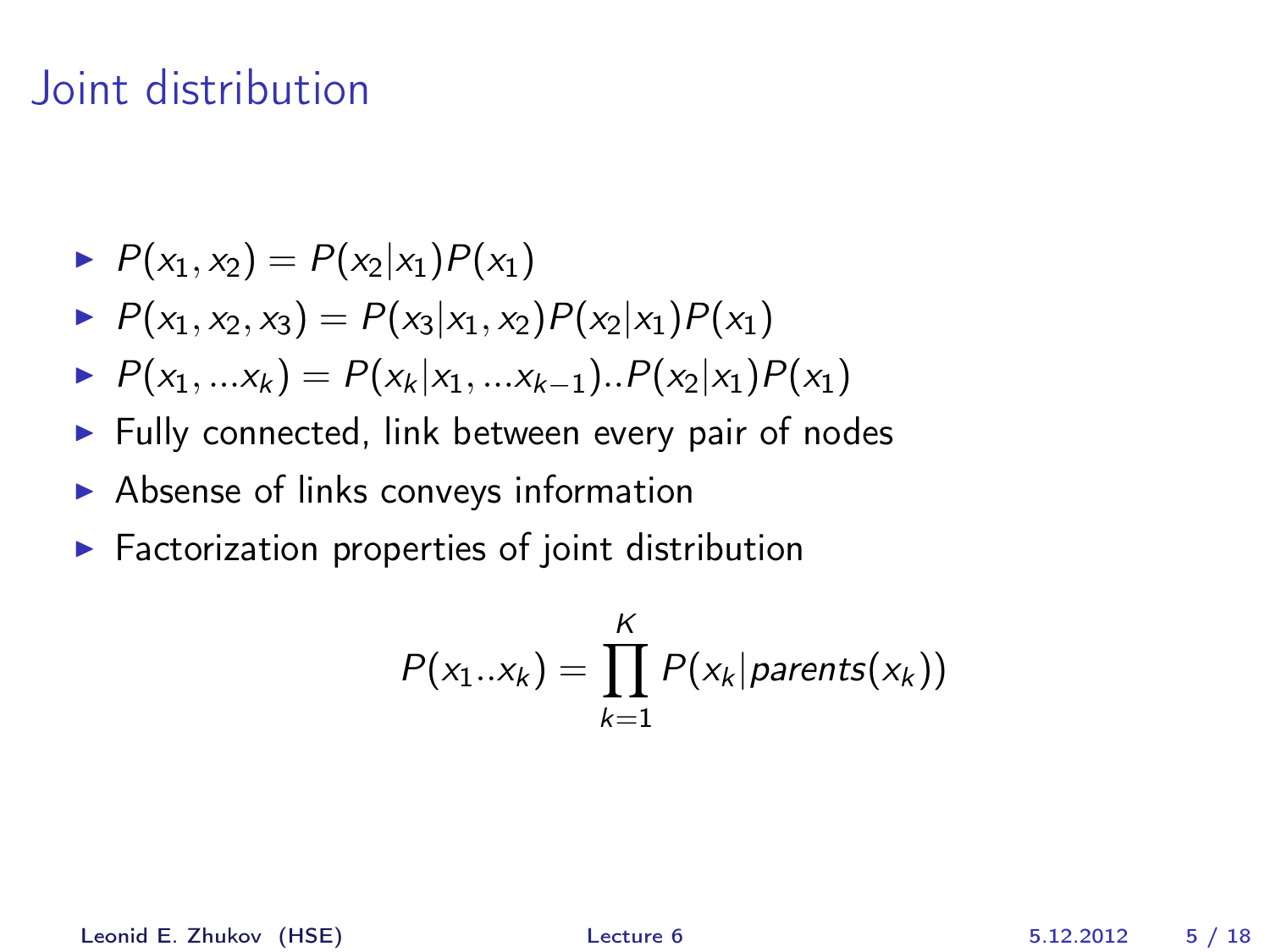#### Factorizaton



 $P(x_1..x_7) =$  $P(x_1)P(x_2)P(x_3)P(x_4|x_1, x_2, x_3)P(x_5|x_1, x_3)P(x_6|x_4)P(x_7|x_4, x_5)$ 

Leonid E. Zhukov (HSE) [Lecture 6](#page-0-0) 5.12.2012 6 / 18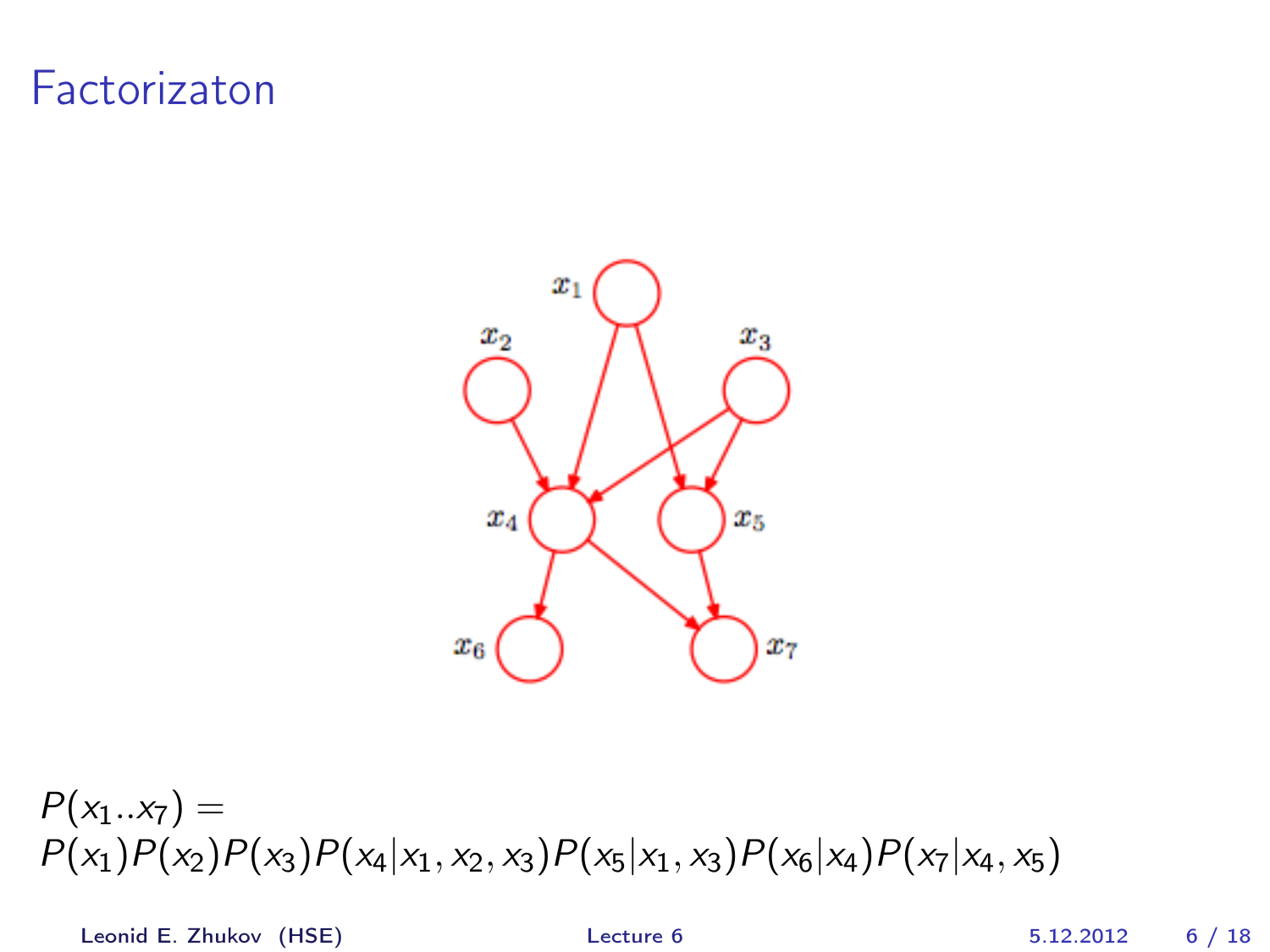### Factorizaton



 $p(a,b,c)=p(a|c)p(b|c)p(c)$ 



 $p(a,b,c)=p(a)p(b)p(c|a,b)$ 



 $p(a,b,c)=p(a)p(c|a)p(b|c)$ 

19

Leonid E. Zhukov (HSE) [Lecture 6](#page-0-0) 5.12.2012 7 / 18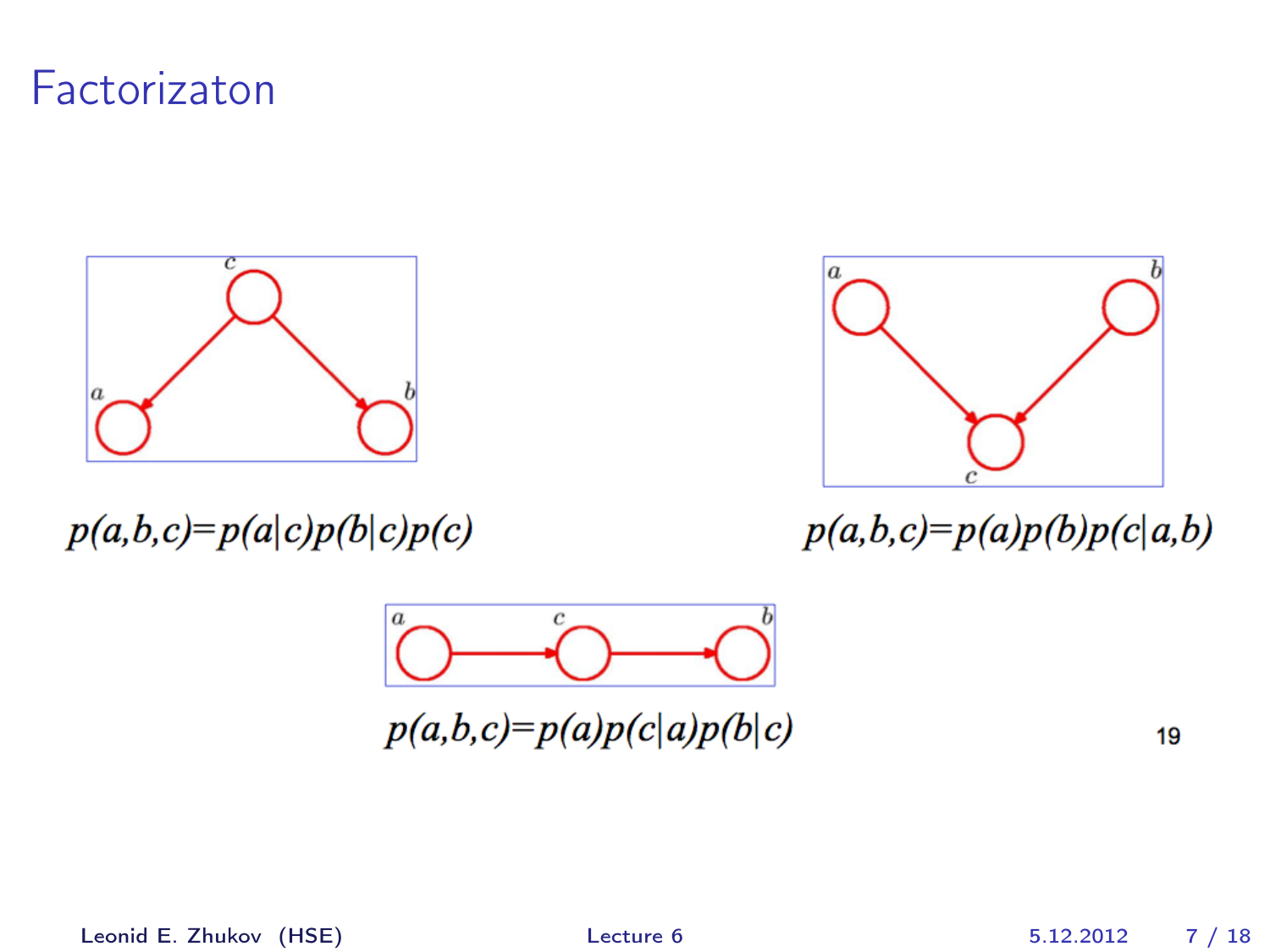### Example



Leonid E. Zhukov (HSE) [Lecture 6](#page-0-0) 5.12.2012 8 / 18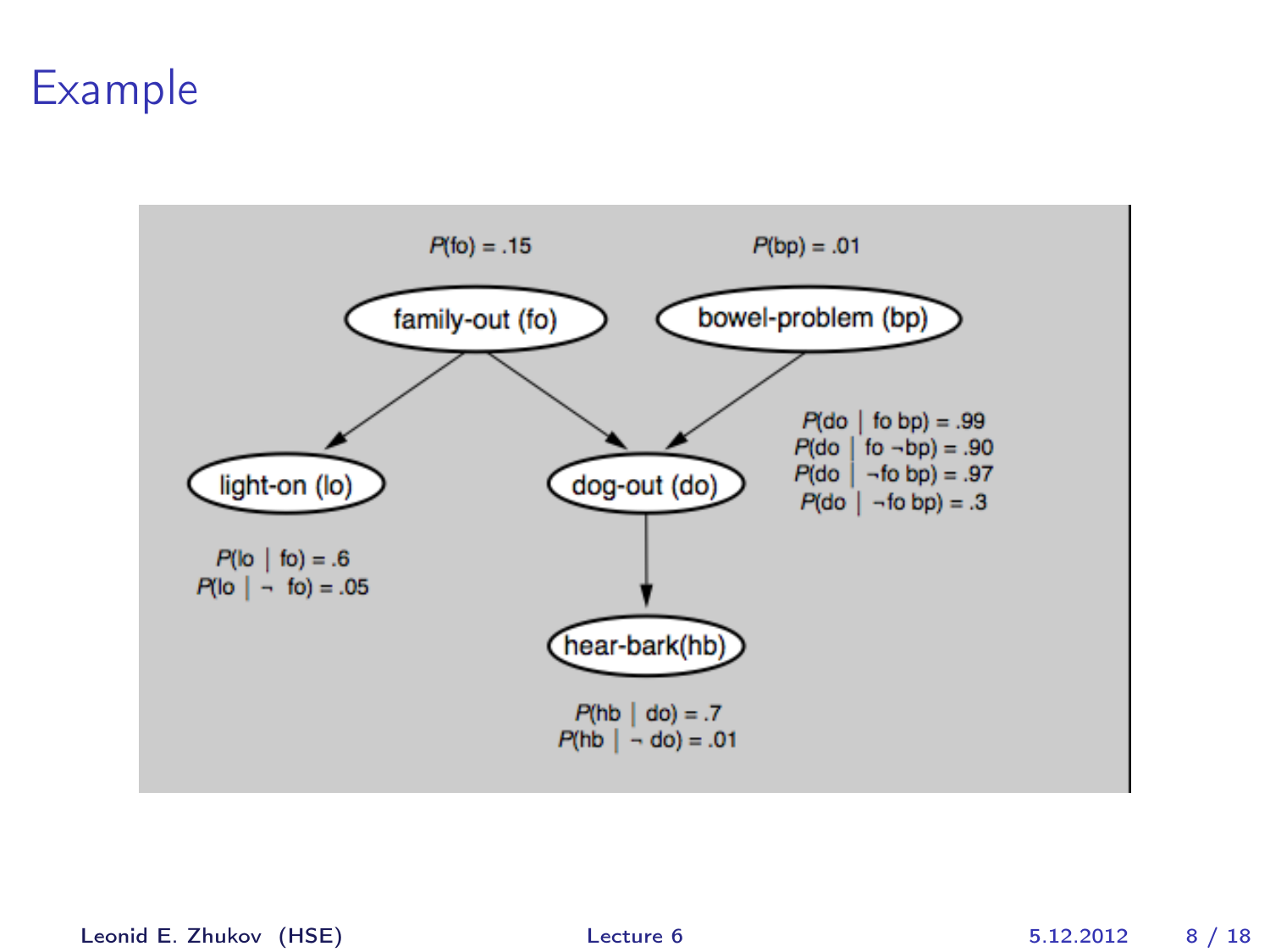# Conditional independence



- $\triangleright$  Binary variables, fuel system on a car
- $\triangleright$  B battery, B=1 charged, B = 0 dead
- $\blacktriangleright$  F fuel tank, F = 1 full F = 0 empty
- $\triangleright$  G electric gauge, G=1 shows full tank, G =0 shows empty tank
- Prior distribution  $P(B = 1) = 0.9$ ,  $P(F = 1) = 0.9$
- ▶ Gauge is unreliable! Conditional on gauge read "full"

$$
P(G = 1|B = 1, F = 1) = 0.8
$$
  
\n
$$
P(G = 1|B = 1, F = 0) = 0.2
$$
  
\n
$$
P(G = 1|B = 0, F = 1) = 0.2
$$
  
\n
$$
P(G = 1|B = 0, F = 0) = 0.1
$$

Leonid E. Zhukov (HSE) [Lecture 6](#page-0-0) 5.12.2012 9 / 18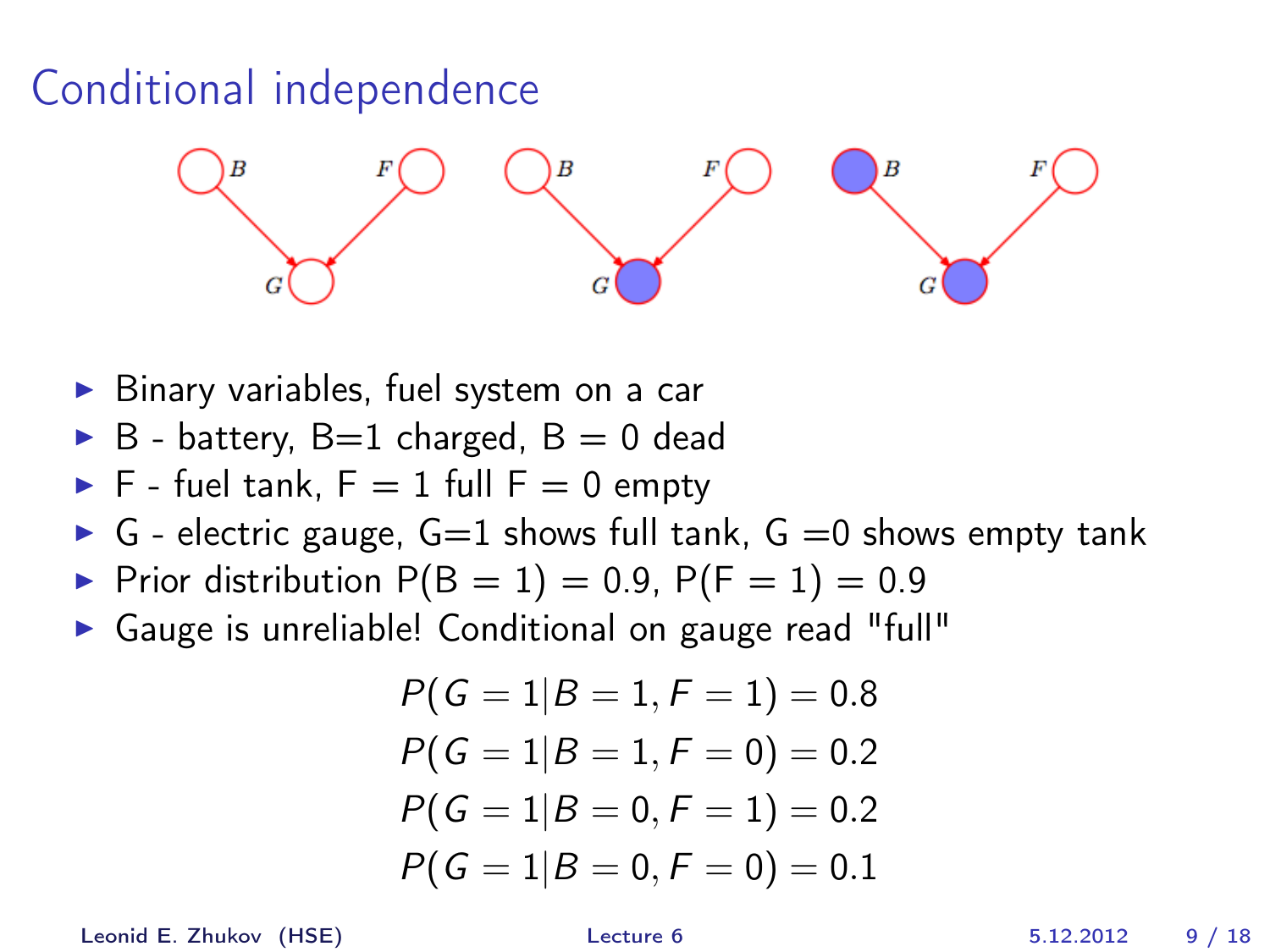# Conditional independence



 $\triangleright$  Observe fuel gauge, reads "empty  $G = 0$ . Is tank really empty?  $P(F = 0|G = 0)$ -?

**Bayes** 

$$
P(F = 0|G = 0) = \frac{P(G = 0|F = 0)P(F = 0)}{P(G = 0)}
$$

 $P(G = 0|F = 0) = P(G = 0|B = 0, F = 0)P(B = 0) + P(G = 0)$  $0|B = 1, F = 0$ ) $P(B = 1) = 0.9 * 0.1 + 0.8 * 0.9 = 0.81$ 

- $P(\mathsf{G}=0)=\sum_{B\in{0,1}}\sum_{F\in{0,1}}P(\mathsf{G}=0|B,F)P(B)P(F)=0.315$
- $P(F = 0|G = 0) = 0.257 > P(F = 0) = 0.1$

Leonid E. Zhukov (HSE) [Lecture 6](#page-0-0) 5.12.2012 10 / 18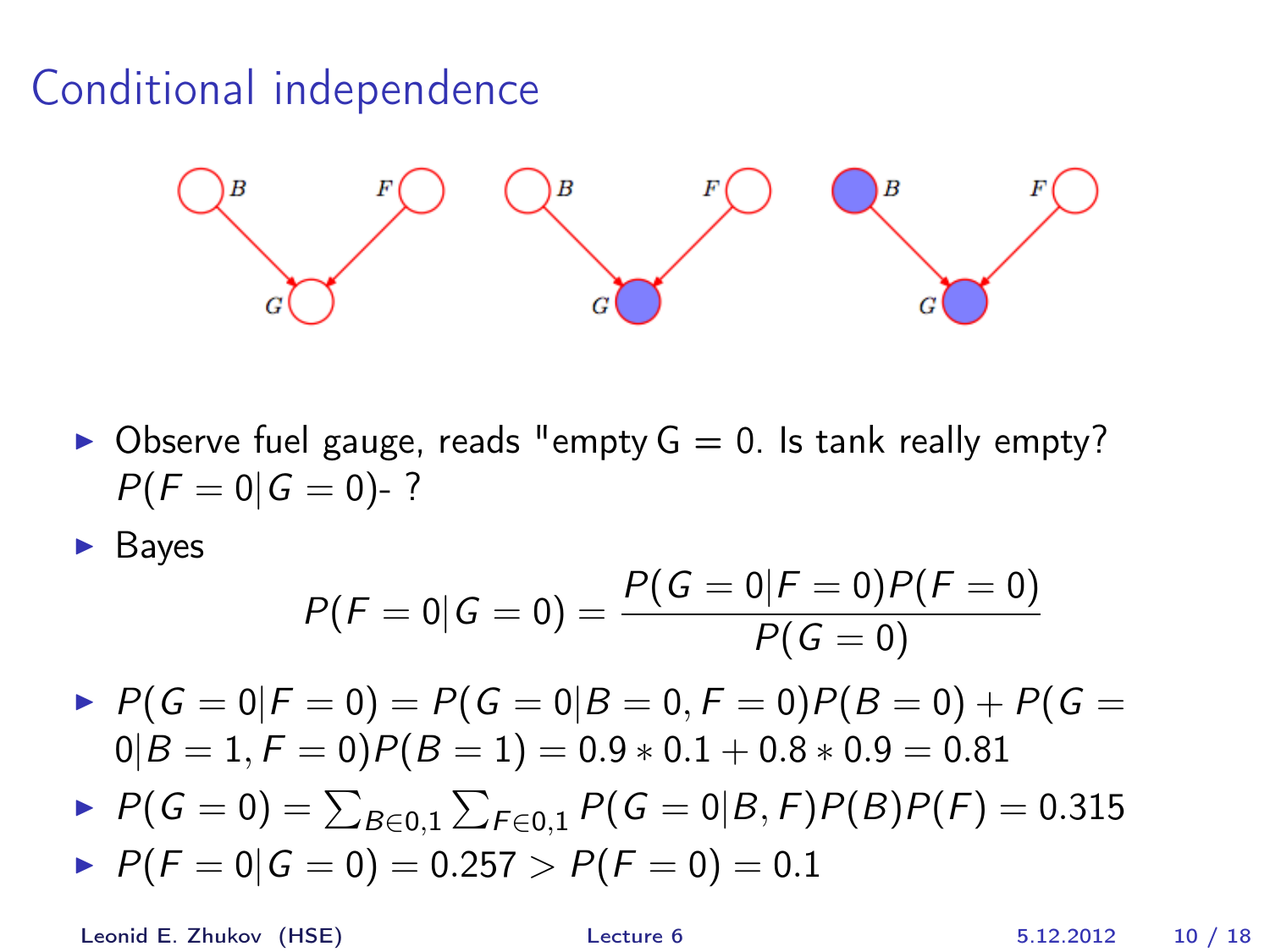# Conditional independence



 $\triangleright$  We also check (observe) battery, it is dead, B = 0

**Bayes** 

$$
P(F = 0|G = 0, B = 0) = \frac{P(G = 0|B = 0, F = 0)P(F = 0)P(B = 0)}{\sum_{F \in 0,1} P(G = 0|B = 0, F)P(F)P(B = 0)}
$$

- $P(F = 0|G = 0, B = 0) = 0.111$
- $\triangleright$  State of fuel tank and battery became dependent through the gauge observation

Leonid E. Zhukov (HSE) [Lecture 6](#page-0-0) 5.12.2012 11 / 18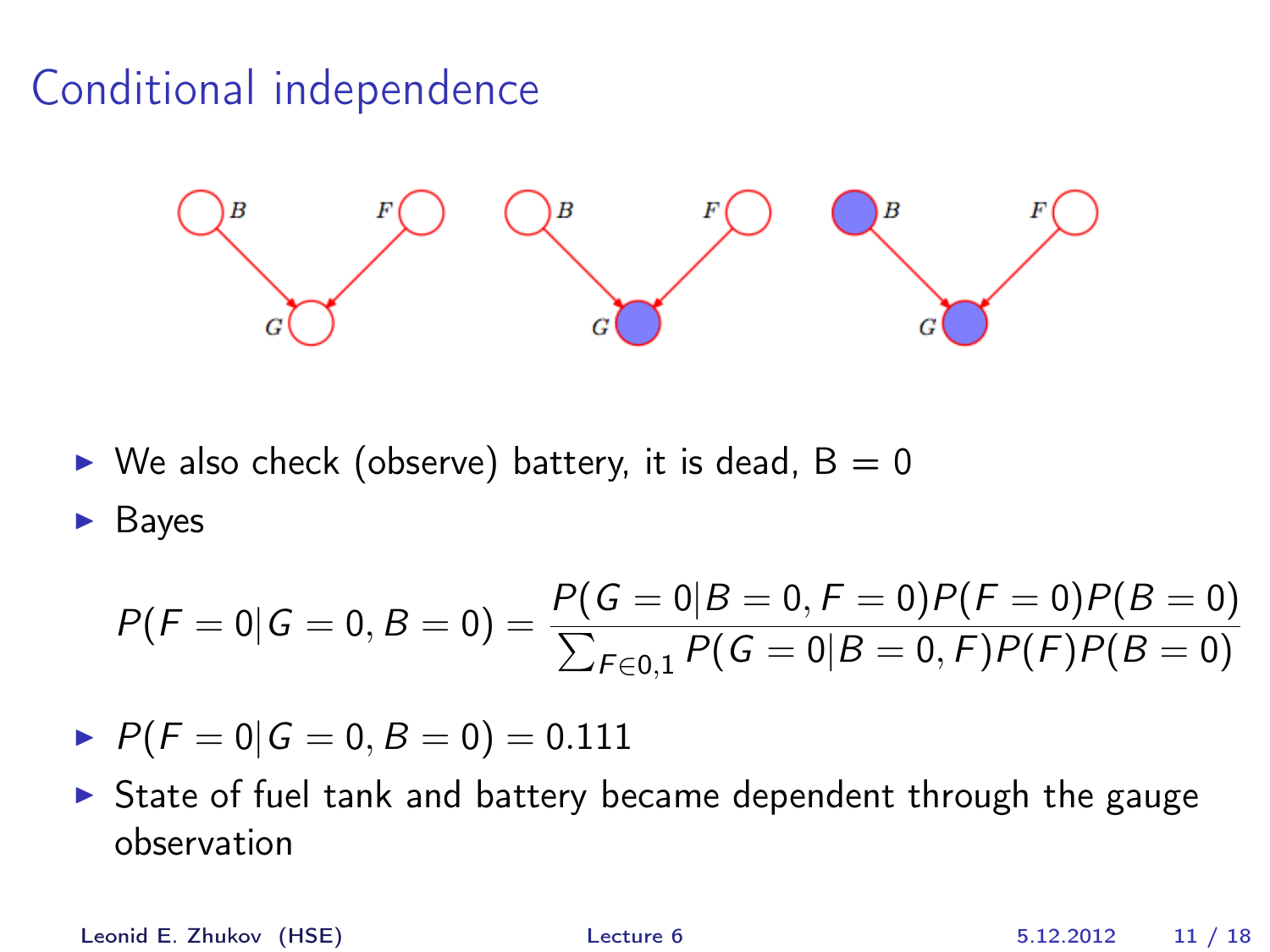# Learning networks

- $\triangleright$  Network joint probability distribution of random variables
- $\triangleright$  Structure can be learned, often set up "by hand" using expert knowldege
- $\triangleright$  Probabilites can be estimated from data using MAP/MLE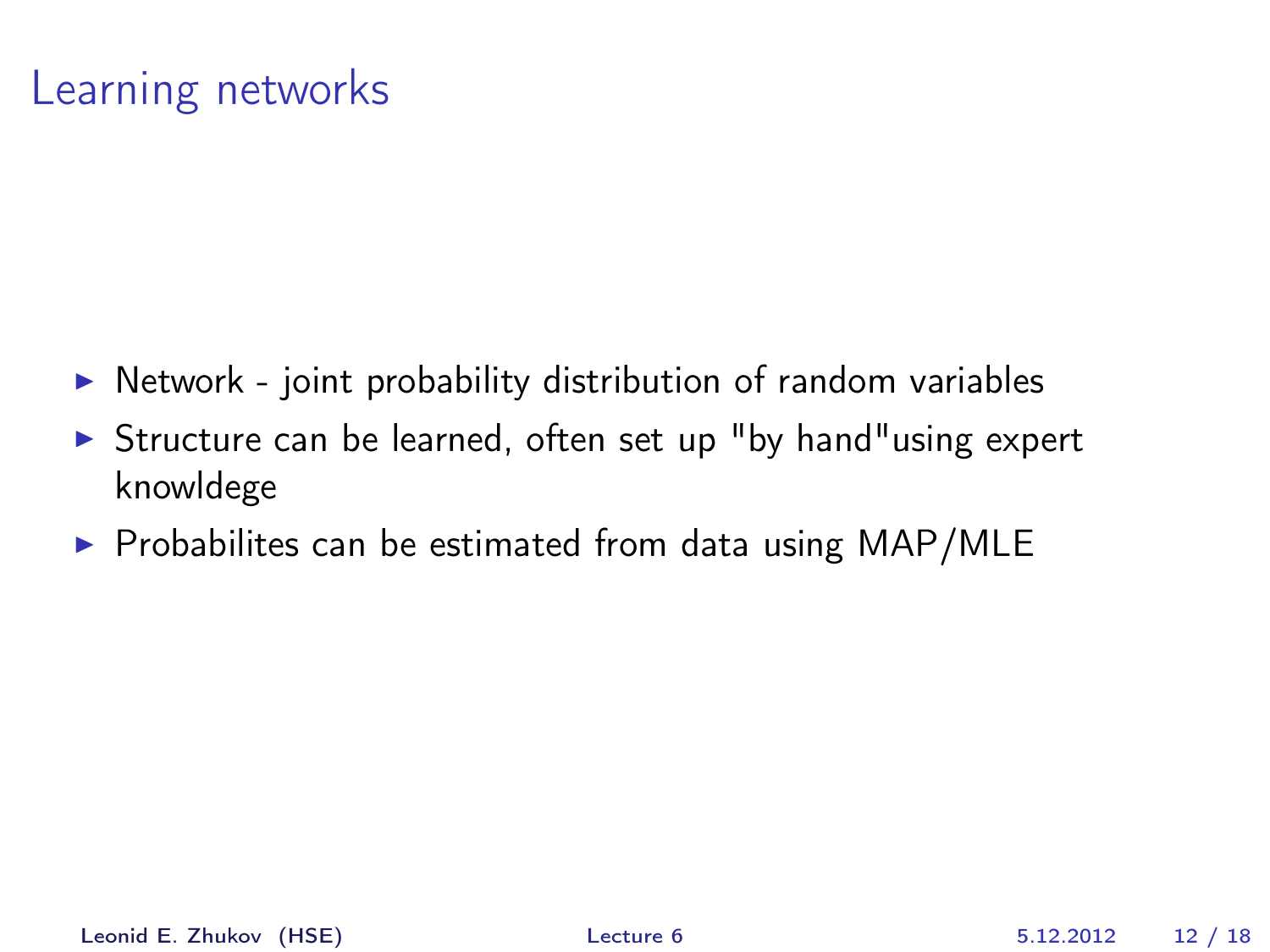# Probabilistic inference

- $\triangleright$  Evaluate probability of some set of variables given the values (observations) of another set.
- $\triangleright$  Exact inference of arbitrary Baysian network NP-hard
- $\triangleright$  Exact solutions for polytrees (no undirected cycles, exactly one undirected path between any two nodes)
- $\triangleright$  Approximate, numerical solutions, structure dependent